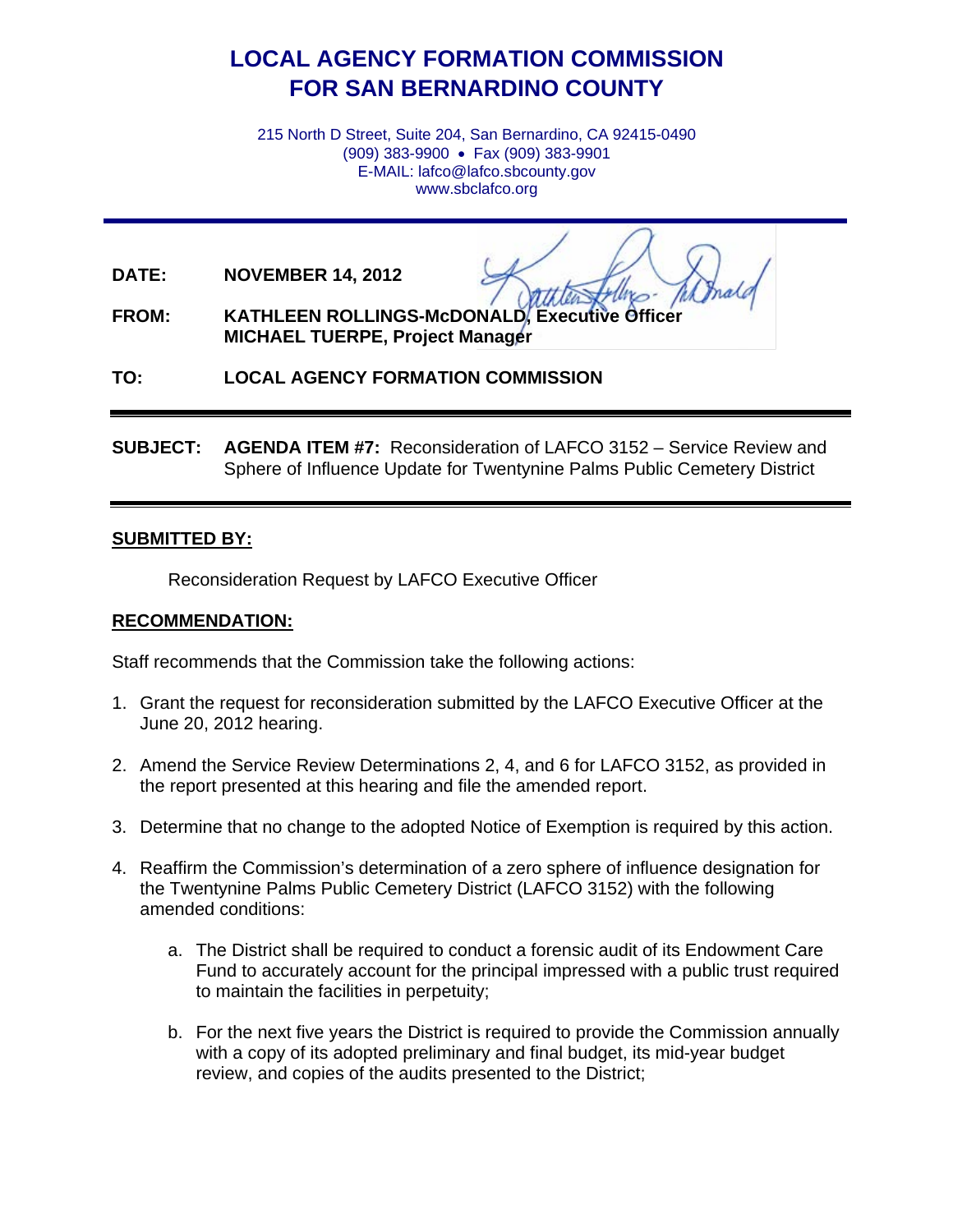- c. The District is required to provide the County Auditor with copies of all audits and current budgets and the State Controller with copies of all audits as required by law;
- d. The District is required to adopt and implement an appropriation limit no later than May 1, 2013 and provide the board approved documentation to LAFCO; and
- e. LAFCO staff is to provide biannual updates to the Commission until the issues are resolved.
- 5. Adopt LAFCO Resolution 3163 setting forth the Commission's findings and determinations as amended.

Should the Commission determine that a different sphere of influence determination be made based upon the information submitted by LAFCO staff and the Board of Trustees, the Commission would need to modify Recommendations 3, 4 and 5 as follows:

- 3. For environmental review certify that the sphere of influence modification for the Twentynine Palms Cemetery District (LAFCO 3152) is statutorily exempt from environmental review and direct the Clerk to file a new Notice of Exemption within five (5) days.
- 4. For LAFCO 3152, approve a modified sphere of influence for the District, to include the communities of Twentynine Palms and Wonder Valley.
- 5. Continue the adoption of the Resolution setting forth the Commission's findings and determinations to the January 16, 2013 hearing.

# **BACKGROUND:**

At the May 16 hearing, the Commission considered the service review/sphere of influence update for the Twentynine Palms Cemetery District ("District") as a part of the overall Twentynine Palms community review. At the hearing a series of issues, financial and operational, were identified for the agency. At the conclusion of the hearing, the Commission took the following actions:

- Adoption of a zero sphere of influence based upon financial and operational issues identified in the report and at the hearing (map included as Attachment #1);
- Modifications to the service description of the District's authorized Cemetery function;
- Imposition of conditions requiring ongoing reporting to LAFCO;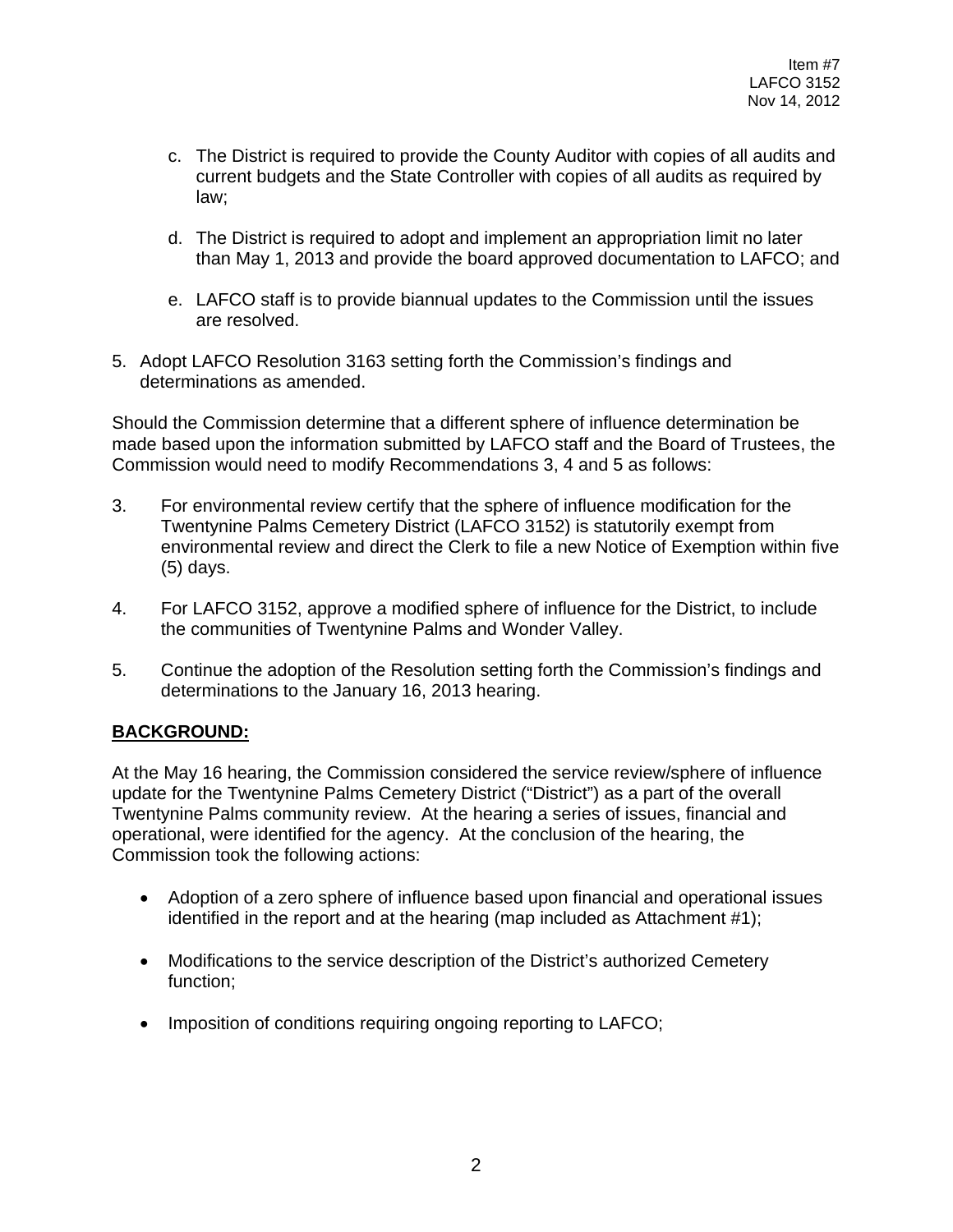- Direction to LAFCO staff to submit the Commission's determinations to the Grand Jury and District Attorney Public Integrity Unit for further evaluation; and
- Continuation of the adoption of the Commission's resolution making the determinations to the June 20 hearing.

An additional element identified was that should the District's governance practices or financial position not improve, LAFCO staff would return to the Commission with an immediate service review with the recommendation for dissolution of the agency with the designation of a successor agency to assume the functions and services of the District.

Following the May hearing, the District's Board of Trustees undertook an effort to finally respond to our questions so that LAFCO staff could provide a complete service review. Based upon these efforts, at the June hearing, the staff requested and the Commission approved reconsideration of the District's service review. This position was based upon the anticipated completion of the audits requested by staff and the submission of supplemental information from the District responding to the questions posed by LAFCO staff over the preceding year. Reconsideration was originally scheduled for the August 15 hearing; however, the Commission approved the District's request for continuance on the basis that its audit for Fiscal Year 2010-11 was nearing completion and was relevant to the consideration.

LAFCO staff now has the information necessary to conduct a complete service review and can proceed with answering the questions raised during the service review process. To reiterate, the Commission has already considered and approved the service review and sphere update for the District. The staff's request to reconsider its determination reopens the public hearing for further discussion of the service review determinations and sphere of influence update. This reconsideration is not being processed pursuant to Government Code Section 56895 since the resolution related to processing of LAFCO 3152 was not issued. However, the Commission's reconsideration policy identifies that reconsideration will be granted only when new information is provided or when significant factors have changed or were overlooked. Clearly, significant factors have changed with the submission of the information from the District so reconsideration is appropriate. The information which follows provides the new information received and the staff's analysis of this data for an amended service review and sphere of influence update.

#### **RECONSIDERATION OF SERVICE REVIEW DETERMINATIONS:**

The reconsideration provides for amendment of three of the seven factors for consideration mandated by Government Code Section 56430. Attachment #2 contains a revised and complete service review and sphere of influence update including the new information provided by the District and the County. For this reconsideration the items to be reviewed include Service Review Determinations 2 (disadvantaged unincorporated communities), 4 (financial ability), and 6 (government structure).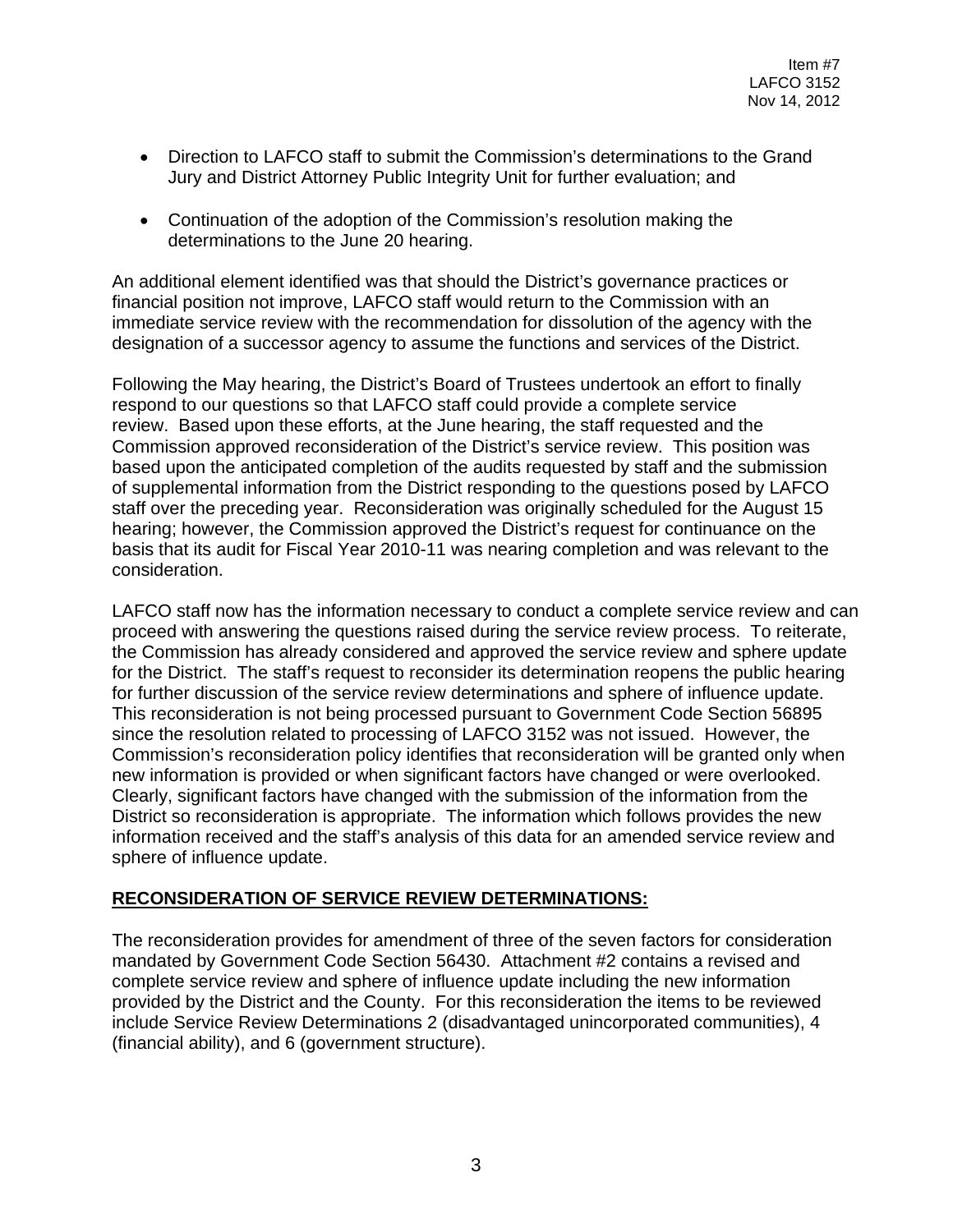# **2. The location and characteristics of any disadvantaged unincorporated communities within or contiguous to the sphere of influence.**

The following is new information provided by the LAFCO staff based upon the policies adopted by the Commission at the August 2012 hearing related to definition of disadvantaged unincorporated communities. The map shown below identifies the Disadvantaged Unincorporated Communities (DUCs) within and adjacent to the District's existing boundaries. For a cemetery district, this determination has little bearing upon the review of the services it provides, but is a required element for consideration.



# **4. Financial ability of agencies to provide services.**

The May 2012 staff report identified that staff requested additional material from the District in order to provide for a proper review. These items and the follow-up response since May are as follows:

• *Please provide copies of the FY 2009-10 and FY 2010-11 financial statements.*

District Response: The District has completed and provided copies of these audits.

• *Please provide copies of the three most recent adopted budgets.*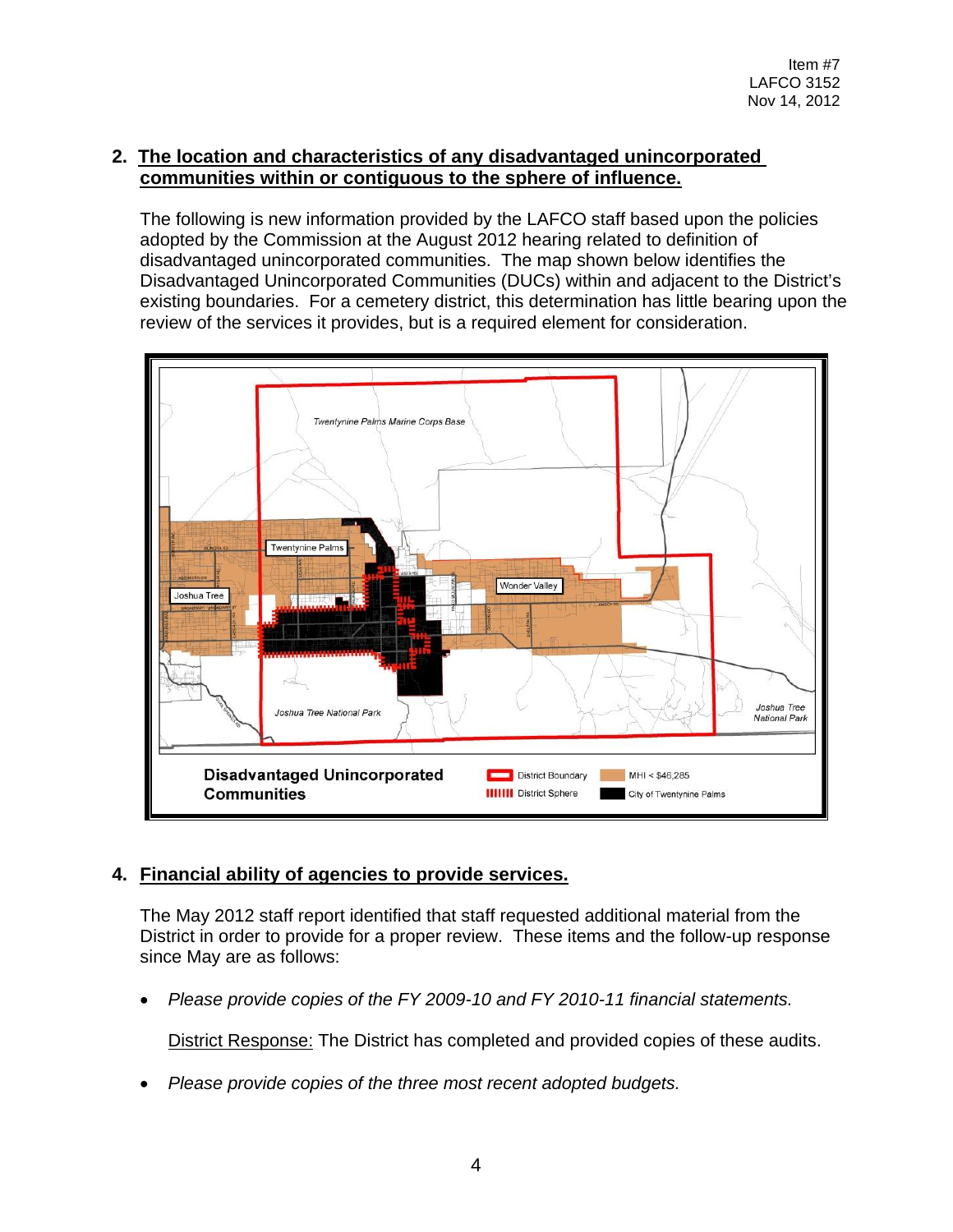District Response: The District has adopted a balanced budget for FY 2012-13 and has provided LAFCO with copies of the three most recent adopted budgets.

• *It was identified that the District utilizes a local bank for deposits and then transfers*  funds from the local bank to the County Treasury. It was also identified that *payments are made from the County Treasury and not the local bank. However, LAFCO staff has been apprised of the District's bounced checks to Whitewater Rock and Supply. If processed by the County Treasury, the County Treasury would have issued the warrants only if adequate funds were present. Please explain any payment activity from the local bank account. LAFCO staff is also aware that the payment to Whitewater Rock and Supply came from the District's brokerage account. Please provide an outline of the brokerage account and its use for payment and/or receipt of revenues.* 

District Response: The District holds most of its Endowment Care funds in an investment account with Wells Fargo with the remainder held in the County Treasury. The Wells Fargo account splits into two categories: Principal and Interest. Therefore, the District is tracking its Endowment Care principal and interest. Since 2006, Endowment Care funds received are deposited into the County Treasury account. In 2011, the District chose to use funds from the Wells Fargo Endowment Interest Cash account to pay for major cemetery ground maintenance expenses.

Additionally, the District has two accounts with Pacific Western Bank. The first account is the petty cash account. As expenditures are made, receipts are accumulated and then forwarded to the County Treasurer for reimbursement. Upon receipt, the reimbursement checks are deposited back into the petty cash account. The District does this because it has experienced problems with the County issuing warrants in a timely manner.

The second account with Pacific Western Bank is a holding account. This account receives monies from payment of goods and services. Monthly, the District prepares checks and the appropriate documentation to forward the fund to the County Treasury for deposit into the appropriate fund. The District's policy is not to make any other disbursements from this account.

The District has recently revised its monthly Endowment Fund report and created a new report which shows the two Pacific Western accounts.

This remainder of this Determination is organized as follows:

- Section A outlines the general operations of the District.
- Section B includes independently audited financial summaries up to the most recently audited year, FY 2010-11.
- Section C discusses the District's budget and budgetary practices.
- Section D provides additional financial information.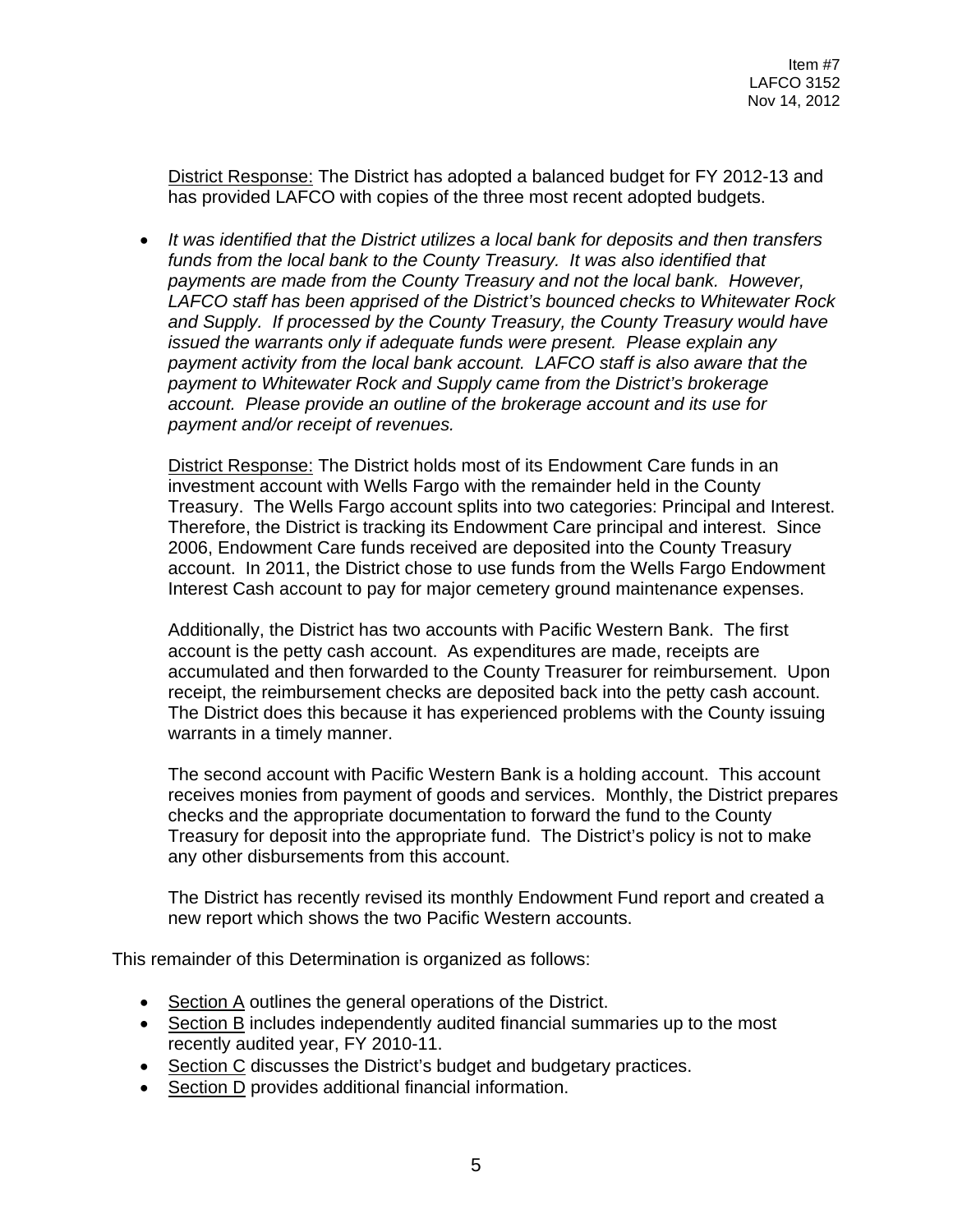• Section E is a summary and conclusion to the District's financial situation.

This additional material is included in Attachment #3 and reviewed below. The following is new information provided by the District with staff's analysis related to Service Review Determination 4.

## **A. Audits**

The following four figures show the District's trends for each of its three funds since FY 2005-06. The General Fund had practically no fund balance as of June 30, 2011. The Endowment Care Fund increased 14% since 2005-06 but the tracking of its principal balance remains in question. The Pre-Need Burial Fund is healthy and experiences an annual increase. As for auditing practice, the District has not included the required Management Discussion and Analysis to supplement the basic financial statements.

## 1. General Fund

The fund labeled "General" is the District's primary operating fund. It accounts for all financial resources of the general government operation, except those required to be accounting for in another fund.

A trend of operating deficits is a key indicator of the financial health of an agency. The figure below shows the General Fund balance for the time period. The fund balance has decreased by 95% within five years with Total Revenues increasing by 30% and Total Expenditures increasing by 107%. Expenditures have exceeded revenues annually since 2005-06, resulting in an annual decline in fund balance. However, the Pre-Need Burial Fund receives revenues for burial expenditures and transfers funds to the General Fund for this purpose when the service is provided. Even with this Transfers In, for the past six audited years the gap between Fund Balance Beginning and Fund Balance Ending widens in a decreasing manner. Most pressing is the severe decrease from \$125,796 to \$8,211 in Fiscal Year 10-11; the decrease is attributed to a capital outlay of \$100,938, which has not been identified specifically in the materials. What this reveals is a lack of reserves to cushion necessary capital purchases. Moreover, any unexpected incidents could further challenge the General Fund, prompt cost reductions, fee increases, or cause the General Fund to enter into negative territory and result in a running deficit.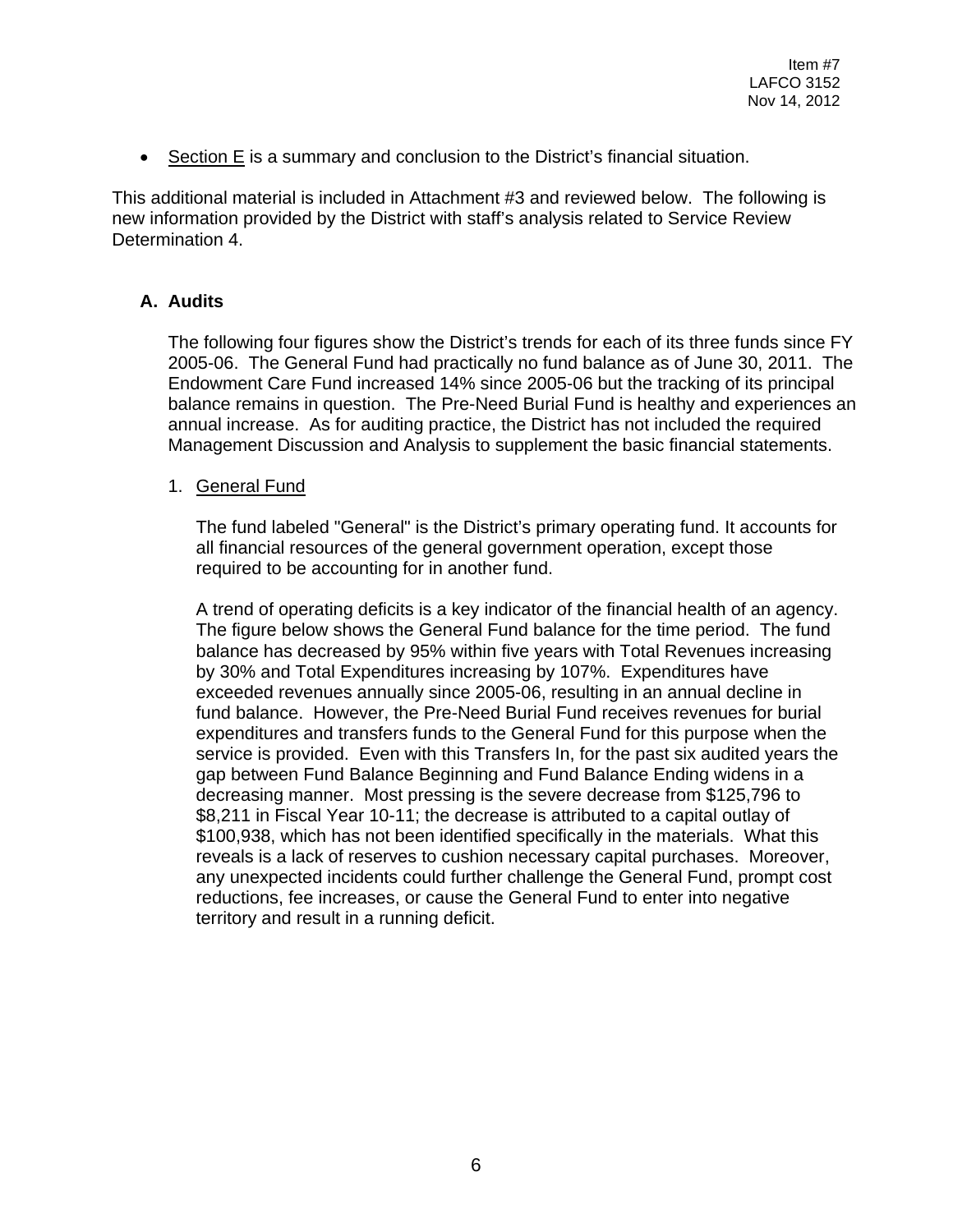| Figure 1. Statement of Rev, Exp, & Changes in Fund Balance - General Fund |           |           |           |           |           |             |          |  |  |
|---------------------------------------------------------------------------|-----------|-----------|-----------|-----------|-----------|-------------|----------|--|--|
|                                                                           | 2005-06   | 2006-07   | 2007-08   | 2008-09   | 2009-10   | 2010-11     | 5 yr Var |  |  |
| <b>REVENUES</b>                                                           |           |           |           |           |           |             |          |  |  |
| Charges for services                                                      | 30,496    | 24,892    | 14,052    | 17,325    | 19,533    | 19,868      | $-35%$   |  |  |
| Property taxes                                                            | 94,481    | 128,195   | 142,703   | 152,238   | 136,931   | 145,332     | 54%      |  |  |
| Other                                                                     | 20,635    | 15,830    | 39,834    | 30,904    | 40,554    | 24,808      | 20%      |  |  |
| <b>Total Revenue</b>                                                      | \$145,612 | \$168,917 | \$196,589 | \$200,467 | \$197,018 | \$190,008   | 30%      |  |  |
| <b>EXPENDITURES</b>                                                       |           |           |           |           |           |             |          |  |  |
| Salaries & Benefits                                                       | 112,390   | 129,663   | 146,844   | 156,003   | 159,959   | 170,364     | 52%      |  |  |
| Services & Supplies                                                       | 31,530    | 37,691    | 45,854    | 33,727    | 35,078    | 50,256      | 59%      |  |  |
| Other                                                                     | 22,092    | 21,847    | 35,214    | 38,996    | 28,388    | 122,267     | 453%     |  |  |
| <b>Total Expenditures</b>                                                 | \$166,012 | \$189,201 | \$227,912 | \$228,726 | \$223,425 | \$342,887   | 107%     |  |  |
| Revenues less Expend.                                                     | (20, 400) | (20, 284) | (31, 323) | (28, 259) | (26, 407) | (152, 879)  | 649%     |  |  |
| <b>OTHER FINANCING</b>                                                    |           |           |           |           |           |             |          |  |  |
| Transfers In                                                              | 23,221    | 18,666    | 15,366    | 9,996     | 17,142    | 35,294      | 52%      |  |  |
|                                                                           |           |           |           |           |           |             |          |  |  |
| <b>Fund Balance Begin</b>                                                 | 168,078   | 170,899   | 169,281   | 153,324   | 135,061   | 125,796     | $-25%$   |  |  |
| <b>Fund Balance End</b>                                                   | \$170,899 | \$169,281 | \$153,324 | \$135,061 | \$125,796 | \$<br>8,211 | $-95%$   |  |  |

# *General Fund Liquidity*

As a measure of the general fund's liquidity, it may be useful to compare both unassigned fund balance and total fund balance to total fund expenditures. At the end of FY 2010-11, unassigned fund balance of the general fund was \$8,211, which is the same as total fund balance. Unassigned fund balance represents a paltry two percent of total general fund expenditures. Therefore, the liquidity of the general fund is practically non-existent.

| <b>Figure 2: GENERAL FUND LIQUIDITY</b>                                                     |           |               |               |               |              |           |  |  |  |
|---------------------------------------------------------------------------------------------|-----------|---------------|---------------|---------------|--------------|-----------|--|--|--|
| <b>General Fund (GF)</b>                                                                    | 2005-06   | 2006-07       | 2007-08       | 2008-09       | 2009-10      | 2010-11   |  |  |  |
| <b>Total GF expenditures</b>                                                                | \$166,012 | 189,201       | 227,912<br>S. | 228,726<br>Ś  | 223,425      | \$342,887 |  |  |  |
| Unassigned GF fund balance                                                                  | \$170,899 | 169,281<br>S. | 153,324<br>S  | 135,061<br>Ś  | 125,796<br>S | 8,211     |  |  |  |
| (as a % of total expenditures)                                                              | 103%      | 89%           | 67%           | 59%           | 56%          | 2%        |  |  |  |
| Total fund GF balance                                                                       | \$170,899 | 169,281<br>S. | 153,324<br>S  | 135,061<br>Ś. | 125,796      | 8,211     |  |  |  |
| (as a % of total expenditures)                                                              | 103%      | 89%           | 67%           | 59%           | 56%          | 2%        |  |  |  |
|                                                                                             |           |               |               |               |              |           |  |  |  |
| sources: Balance Sheet and Statement of Revenues, Expenditures, and Changes in Fund Balance |           |               |               |               |              |           |  |  |  |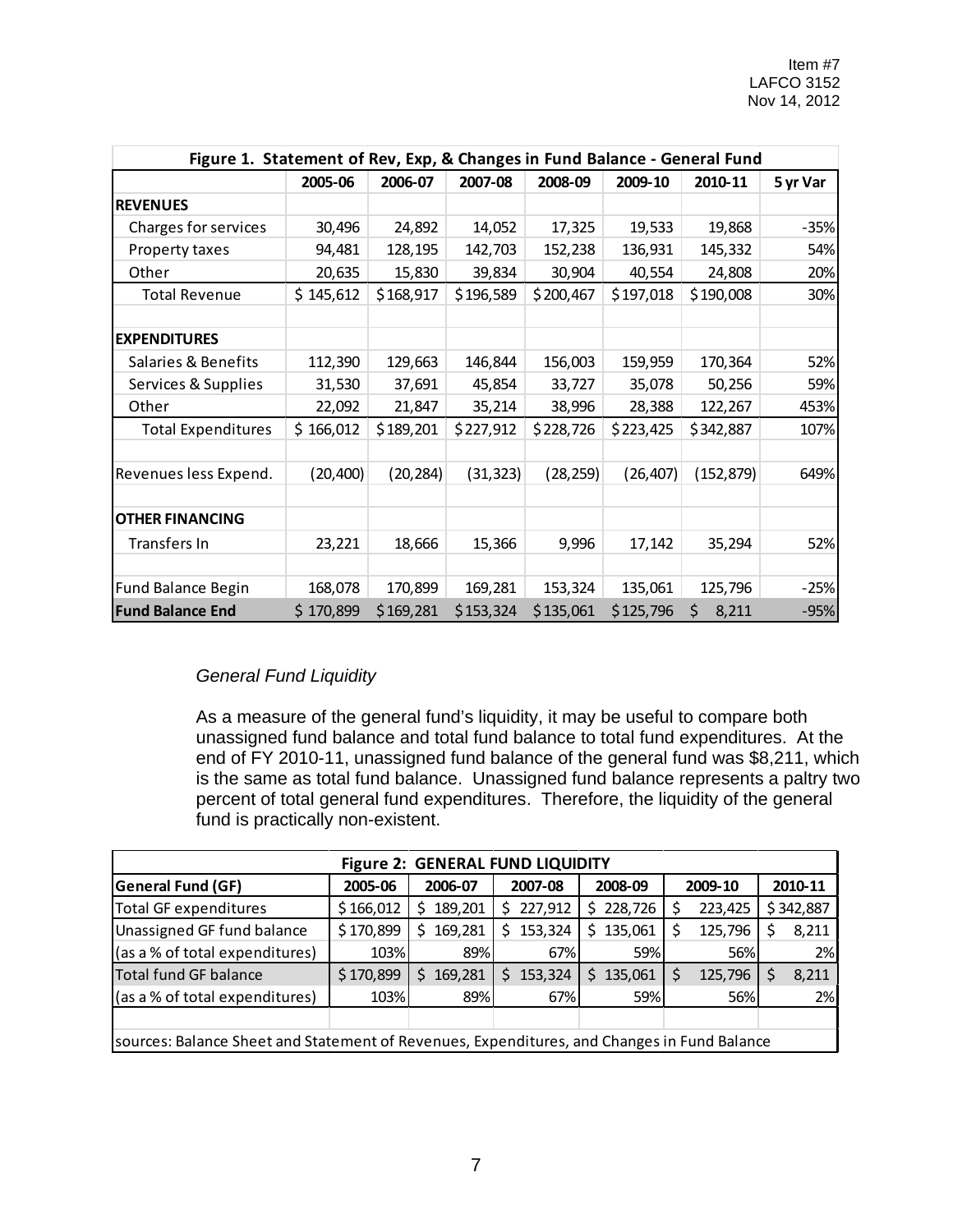## *Unassigned Fund Balance*

The Government Finance Officers Association ("GFOA") currently recommends that governments establish a formal policy on the level of unrestricted $<sup>1</sup>$  $<sup>1</sup>$  $<sup>1</sup>$  fund</sup> balance that should be maintained in the general fund. The current GFOA policy is vague in stating that the "adequacy of unrestricted fund balance in the general fund should be assessed based upon a government's own specific circumstances." Though the existing GFOA policy is not specific, it recommends that regardless of size, general-purpose governments should maintain unrestricted fund balance in their general fund of "no less than two months of regular general fund operating revenues or expenditures." A general fund balance of a lesser level exposes the general fund to the risk of not being able to meet cash flow requirements, economic uncertainties, or other financial hardships.

As shown on the chart above, the District's unrestricted fund balance until 2009-10 was more than two months of regular general fund operating expenditures. Therefore, the District was above the threshold and met the requirements of the GFOA policy. However, the 2011-12 unrestricted balance of only \$8,211 provides for only one week of expenditure activity. Further, the District has not established a formal policy on the level of unrestricted fund balance that should be maintained in the general fund.

# 2. Endowment Care Fund

The permanent fund labeled "Endowment Care" provides resources that are legally restricted to the extent that only earnings, but no principal, may be used for purposes that support the reporting government's programs.

Throughout the service review process the District did not provide information demonstrating adequate tracking of the Endowment Care Fund. The figure below shows the fund balance of the Endowment Care fund for the same time period identified for the general government fund. In general, the same questions from the May staff report remain: Why did the principal amount decrease for two of the years shown? How did principal decrease in 2006-07 while overall fund balance increased? For FY 2010-11, how did principal decrease by \$47,000 while fund balance overall decreased by \$11,500? In addition, at a minimum, taking the information from the audits recently provided for revenues received during the period for deposit into the restricted Endowment Care Fund, the balance should be \$165, 213, \$4,517 more than shown. Since the Endowment Care Fund is impressed with the public trust, the reconciliation of this fund is of paramount concern to LAFCO staff. It is the staff's recommendation that the District be required to conduct a forensic audit of this fund to assure the public's trust is maintained so that the perpetual operation of the facility can be assured.

<span id="page-7-0"></span> $<sup>1</sup> GASB$  Statement No. 54 removed Unrestricted fund balance and added Unassigned fund balance.</sup>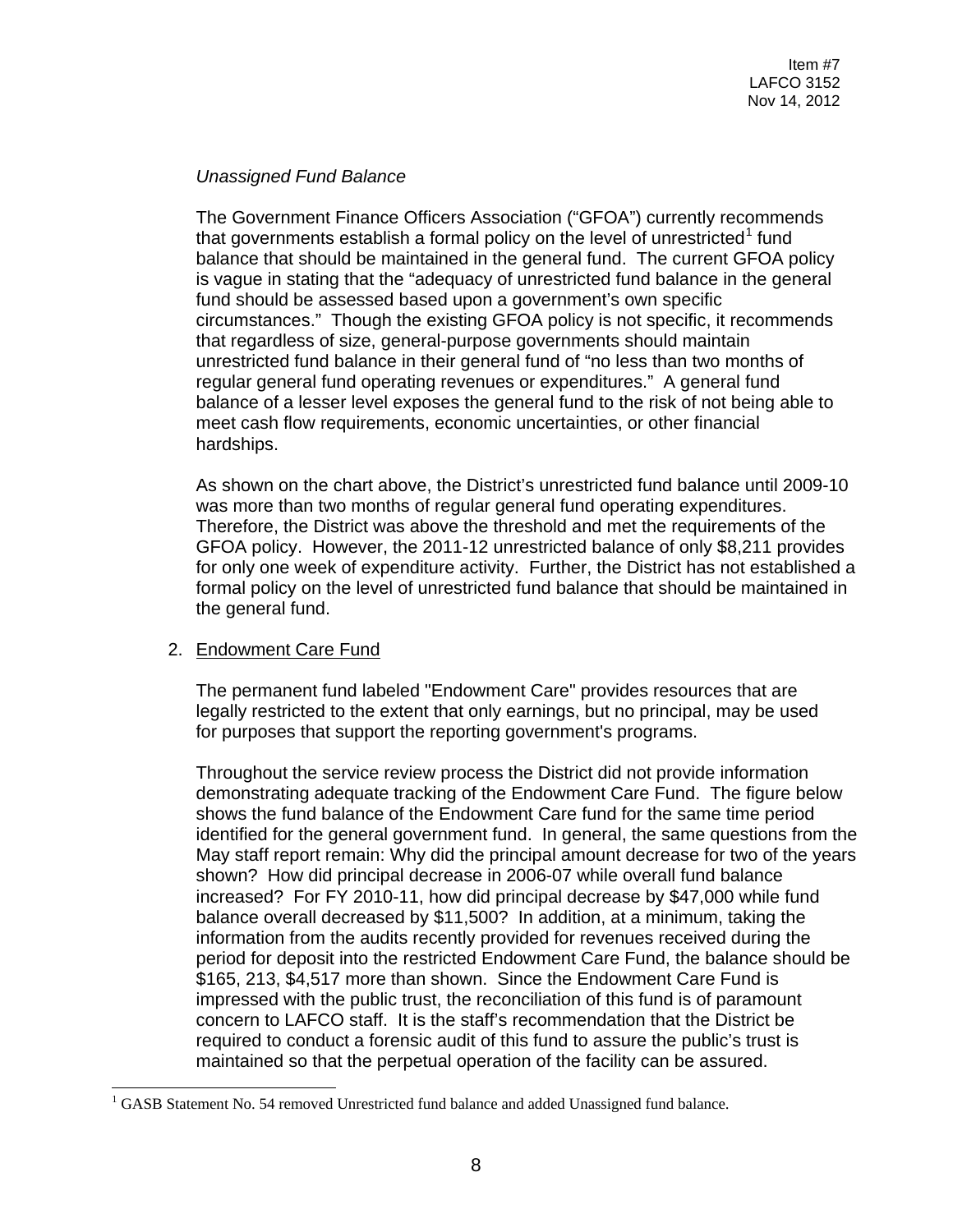| Figure 3. Statement of Rev, Exp, & Changes in Fund Balance - Endowment Care Fund          |    |                |    |              |    |                |    |                          |    |                          |    |           |          |
|-------------------------------------------------------------------------------------------|----|----------------|----|--------------|----|----------------|----|--------------------------|----|--------------------------|----|-----------|----------|
|                                                                                           |    | 2005-06        |    | 2006-07      |    | 2007-08        |    | 2008-09                  |    | 2009-10                  |    | 2010-11   | 5 yr Var |
| <b>REVENUES</b>                                                                           |    |                |    |              |    |                |    |                          |    |                          |    |           |          |
| Charges for services                                                                      |    | 5,630          |    | 4,060        |    | 4,090          |    | 2,720                    |    | 1,530                    |    | 2,450     | -56%     |
| Interest & investment                                                                     |    | 159            |    | 15,927       |    | 26,141         |    | 2,740                    |    | 10,103                   |    | 6,966     | 4281%    |
| <b>Total Revenue</b>                                                                      | \$ | 5,789          | \$ | 19,987       | Ś. | 30,231         | \$ | 5,460                    | \$ | 11,633                   | \$ | 9,416     | 63%      |
| <b>EXPENDITURES</b>                                                                       |    |                |    |              |    |                |    |                          |    |                          |    |           |          |
| <b>Total Expenditures</b>                                                                 | \$ | $\equiv$       | \$ | $\equiv$     | \$ | $\blacksquare$ | \$ | $\overline{\phantom{a}}$ | \$ | 10,981                   | \$ |           |          |
| Revenues less Expend.                                                                     |    | 5,789          |    | 19,987       |    | 30,231         |    | 5,460                    |    | 652                      |    | 9,416     | 63%      |
| <b>OTHER FINANCING</b>                                                                    |    |                |    |              |    |                |    |                          |    |                          |    |           |          |
| <b>Transfers Out</b>                                                                      | \$ | $\blacksquare$ | \$ | $\mathbf{r}$ | \$ | $\sim$         | \$ | $\blacksquare$           | \$ | $\overline{\phantom{a}}$ | \$ | 21,000    |          |
| Fund Balance Begin                                                                        |    | 304,923        |    | 310,712      |    | 330,699        |    | 360,930                  |    | 366,390                  |    | 367,042   | 20%      |
| <b>Fund Balance End</b>                                                                   | Ś. | 310,712        |    | \$330,699    |    | \$360,930      |    | \$366,390                | Ŝ. | 367,042                  | Ŝ. | 355,458   | 14%      |
|                                                                                           |    |                |    |              |    |                |    |                          |    |                          |    |           |          |
| <b>Endowment Principal</b>                                                                |    | \$310,712      |    | \$154,423    |    | \$158,513      |    | \$161,223                |    | \$207,876                |    | \$160,696 | $-48%$   |
|                                                                                           |    |                |    |              |    |                |    |                          |    |                          |    |           |          |
| * Information how the Endowment Principal decreased in 2006-07 and 2010-11 is unavailable |    |                |    |              |    |                |    |                          |    |                          |    |           |          |

#### 3. Pre-Need Burial Fund (fiduciary fund)

Fiduciary funds are used to account for assets held by the District as an agent or trustee for individuals, private organizations, other governments and/or other funds. The Pre-Need Burial Fund is a private-purpose trust fund which transfers funds from its earnings to the General fund to finance burial expenditures.

The District provided information tracking the Pre-Need Burial Fund. This fund experiences an annual increase and appears to be healthy. However, no explanation has been provided to explain changes over the period reviewed, such as how the 2008-09 net assets was divided between restricted and unrestricted. In addition, the transfers shown for this account match the amounts deposited in the general government account, no portion of these funds have been deposited into the endowment care.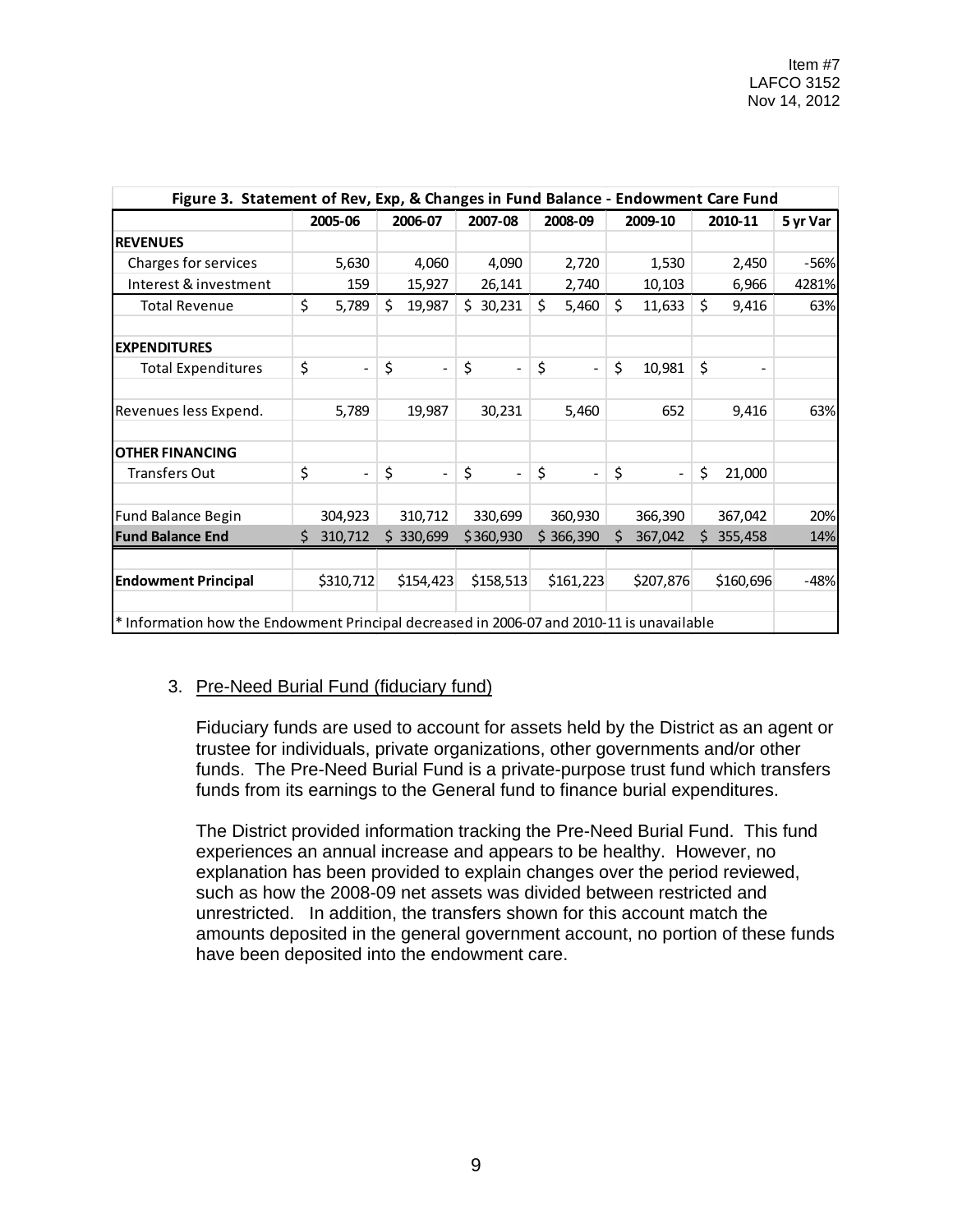| Figure 4. Net Assets - Pre-Need Burial (Fiduciary Fund) |    |         |    |           |     |           |              |              |    |           |          |
|---------------------------------------------------------|----|---------|----|-----------|-----|-----------|--------------|--------------|----|-----------|----------|
|                                                         |    | 2005-06 |    | 2006-07   |     | 2007-08   | 2008-09      | 2009-10      |    | 2010-11   | 5 yr Var |
| <b>NET ASSETS</b>                                       |    |         |    |           |     |           |              |              |    |           |          |
| Unrestricted                                            |    | 239,640 |    | 255,806   |     | 269,777   | 90,499       | 93,733       |    | 118,042   | $-51%$   |
| Restricted                                              |    |         |    |           |     |           | 190,522      | 192,276      |    | 198,812   |          |
| Total net assets                                        | \$ | 239,640 | S. | 255,806   |     | \$269,777 | \$281,021    | \$286,009    |    | \$316,854 | 32%      |
| <b>ADDITIONS</b>                                        |    |         |    |           |     |           |              |              |    |           |          |
| Contributions                                           |    | 14,031  |    | 23,691    |     | 16,545    | 13,357       | 15,885       |    | 28,893    | 106%     |
| Interest                                                |    | 7,989   |    | 11,141    |     | 12,792    | 7,883        | 4,047        |    | 2,205     | $-72%$   |
| Total additions                                         | \$ | 22,020  | \$ | 34,832    | \$. | 29,337    | \$<br>21,240 | \$<br>19,932 | \$ | 31,098    | 41%      |
| <b>DEDUCTIONS</b>                                       |    |         |    |           |     |           |              |              |    |           |          |
| Transfers out                                           | \$ | 23,221  | \$ | 18,666    | \$  | 15,366    | \$<br>9,996  | \$<br>14,944 | \$ | 253       | $-99%$   |
| <b>NET ASSETS</b>                                       | \$ | 239,640 |    | \$255,806 |     | \$269,777 | \$281,021    | \$286,009    |    | \$316,854 | 32%      |

#### 4. Management Discussion in Audit

Accounting principles generally accepted in the United States require that the management's discussion and analysis and budgetary comparison information be presented to supplement the basic financial statements. Such information, although not a part of the basic financial statements, is required by the Governmental Accounting Standards Board. The District has elected to omit the Management Discussion and Analysis information for at least the past six audited years. LAFCO staff has indicated that without an understanding of the context for the agency's operations, as the management discussion provides, it is difficult to assess the financial operations of an agency. The questions identified in the preceding three sections could have been addressed if the District had completed this mandatory portion of the audit. Staff recommends, as a condition of the service review/sphere of influence update, that the District be required to include this information in all future audits.

#### **B. FY 2012-13 Budget**

The May staff report identified the following items as serious concerns regarding the District's FY 2012-13 budget:

- The lack of an adopted budget by the District board of trustees.
- The lack of budgeted revenues for the year, representing 42% of expenditures.
- The small amount of reserves, representing 7% of expenditures. The budgeting literature recommends a minimum of 10% reserves for non-enterprise districts.
- The budget did not balance and is lopsided heavily towards expenditures with no identification of the source of funds to balance.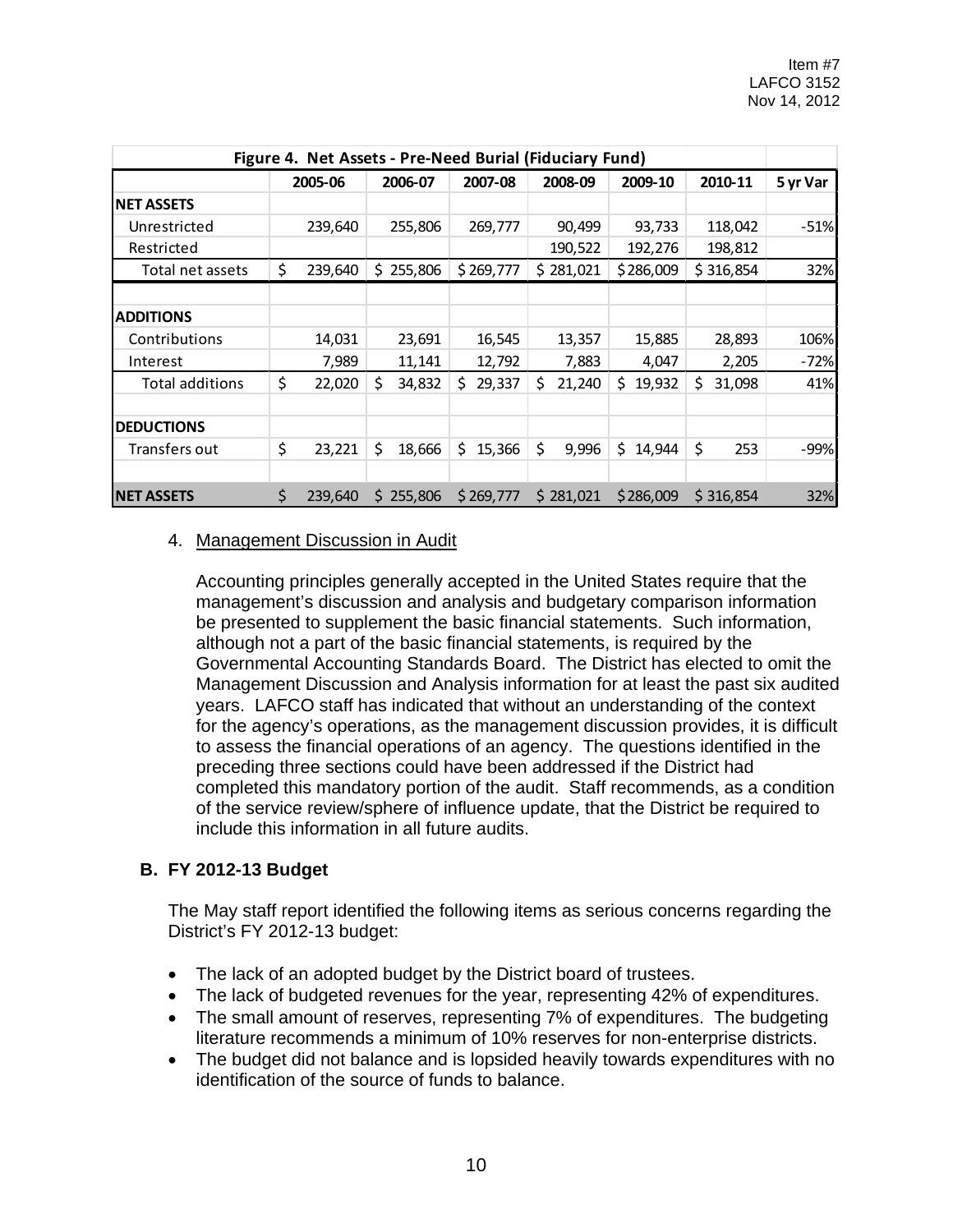• The lack of a business-like adopted budget adhering to generally accepted budgeting standards.

Since the May report, the District board has adopted a revised and balanced budget which is shown below and included as a part of Attachment #3.

|                           | 2010-11     | 2011-12       | 2012-13       | 2 yr Var |
|---------------------------|-------------|---------------|---------------|----------|
|                           | Audit       | Actual        | <b>Budget</b> |          |
| <b>REVENUES</b>           |             |               |               |          |
| Charges for services      | 19,868      | 30,420        | 25,000        | 26%      |
| Property taxes            | 145,332     | 158,048       | 171,000       | 18%      |
| Other                     | 24,808      | 282           | 2,500         | $-90%$   |
| <b>Total Revenue</b>      | \$190,008   | Ś.<br>188,750 | \$<br>198,500 | 4%       |
| <b>EXPENDITURES</b>       |             |               |               |          |
| Salaries & Benefits       | 170,364     | 154,930       | 153,348       | $-10%$   |
| Services & Supplies       | 50,256      | 47,992        | 49,600        | $-1%$    |
| Other                     | 122,267     | 15,000        | 20,000        | $-84%$   |
| <b>Total Expenditures</b> | \$342,887   | Ś.<br>217,922 | Ś<br>222,948  | $-35%$   |
| Revenues less Expend.     | (152, 879)  | (29, 172)     | (24, 448)     | $-84%$   |
| <b>OTHER FINANCING</b>    |             |               |               |          |
| Transfers In              | 35,294      | 91,198        | 24,448        | $-31%$   |
| Fund Balance Begin        | 125,796     | 8,211         | 70,237        |          |
| <b>Fund Balance End</b>   | Ś.<br>8,211 | Ś<br>70,237   | Ś<br>70,237   | $-31%$   |

The materials show that an adequate reserve was not provided in FY 2010-11 (Audit data) but was re-established in FY 2011-12 (budget information). However, the documents identify a transfer in of \$91,198 but the source of these funds is unknown. The District has been requested to provide identification of what accounts were tapped to provide for the \$91,198 transferred in. At the time this report was published, this question remains unanswered and staff will update the Commission at the hearing.

As for the \$122,267 capital outlay identified in Fiscal Year 2010-11 questioned by LAFCO staff, the District provided an email description on November 13, 2012 that the District constructed four "niche" units and a memorial wall along with landscaping for \$100,938. A niche unit is the repository for cremated remains but LAFCO staff has no information as to the size of the niche units at this time. Further information will be provided at the hearing if available from the District.

While staff believes that the District is working to complying with the standards for operation of an independent special district, most specifically a public cemetery district,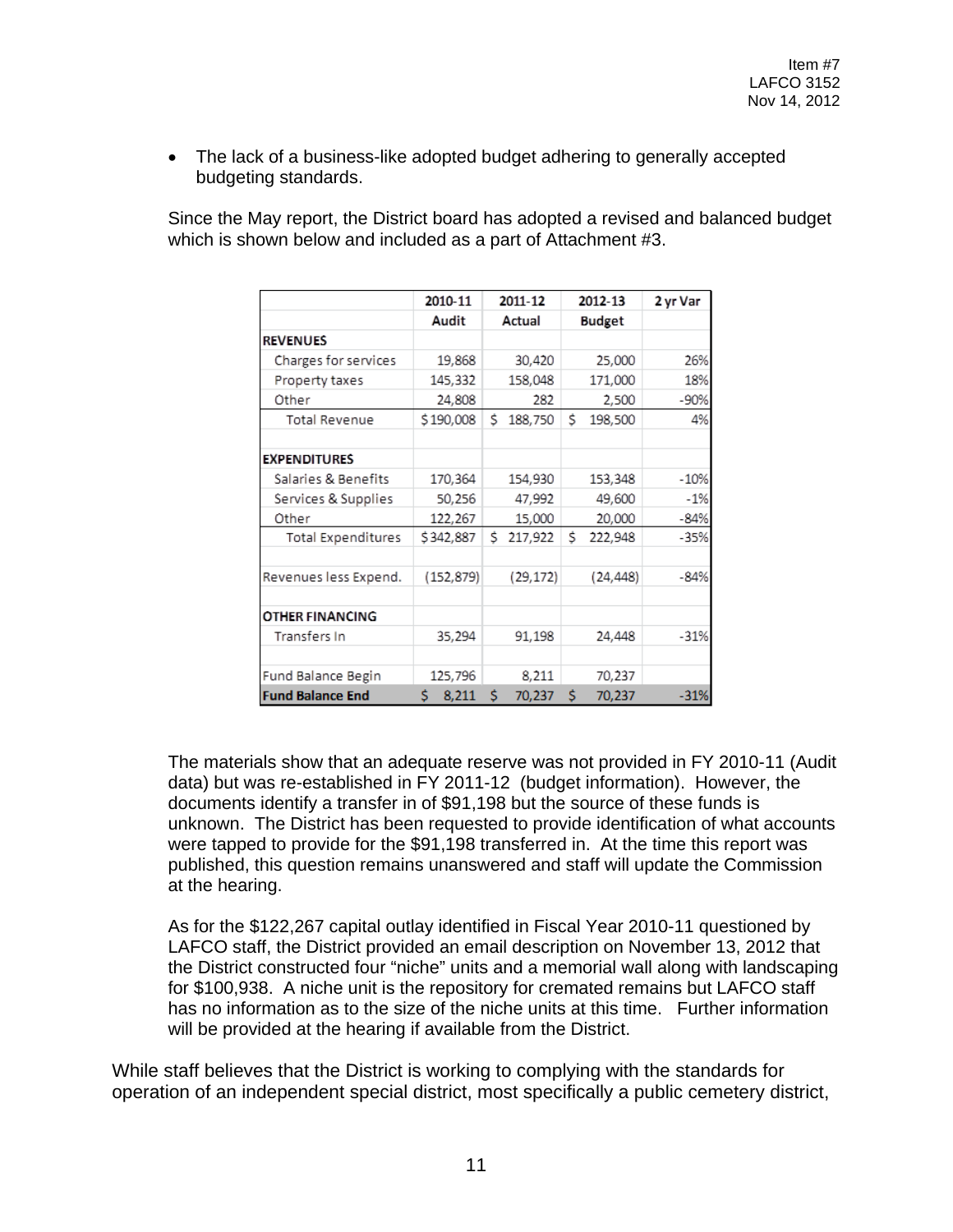serious concerns remain with its financial operations. This agency holds in excess of \$650,000 in its Pre-Need and Endowment Funds but cannot provide an explanation of its accounting. This should be resolved for the future of this facility and its service to the residents of the area.

## **6. Accountability for community service needs, including governmental structure and operational efficiencies.**

The following is new information provided by the County with staff's analysis related to Service Review Determination VI.

The May staff report identified that the Board terms were not staggered in two-year increments (i.e. 2014 and 2016); one seat had a term expiration of 2013. The County Clerk of the Board is responsible for maintaining the records and coordinating the appointment process. LAFCO staff worked with the Clerk of the Board to comply with provisions of Public Cemetery District Law by staggering the terms in even years and that, "Any vacancy in the office of a member appointed to a board of trustees shall be filled *promptly*…"

On October 23, 2012 the County Board of Supervisors approved an item to establish a one-time transition term of three years for one seat which will result in an expiration of 2016 rather than 2017. The transition term for that seat will begin February 1, 2013, with an appointment sometime before. This establishes two classes of seats with a proper two-year stagger between them. The current board composition, positions, and revised term expiration dates are shown below:

| <b>Board Member</b>         | Title          | Term     |
|-----------------------------|----------------|----------|
| <b>Elizabeth Laferriere</b> | Chairperson    | Jan 2016 |
| Sandra Gray                 | <b>Trustee</b> | Jan 2016 |
| <b>April Gibson</b>         | <b>Trustee</b> | Jan 2016 |
| <b>Omer Snodgrass</b>       | <b>Trustee</b> | Jan 2014 |
| Jennifer McBain             | <b>Trustee</b> | Jan 2014 |

As identified in the May report, Public Cemetery District Law requires three officers for a board of trustees: chairperson, vice-chairperson, and a secretary; however the secretary may be either a trustee or a district employee (§9028). Since then, the District has replaced its lead staff member and appointed that position (administrative assistant) as the secretary. The information provided by the District does not identify that the board has appointed a vice-chairperson. Staff recommends that the District appoint a board member as the vice-chairperson as required by law.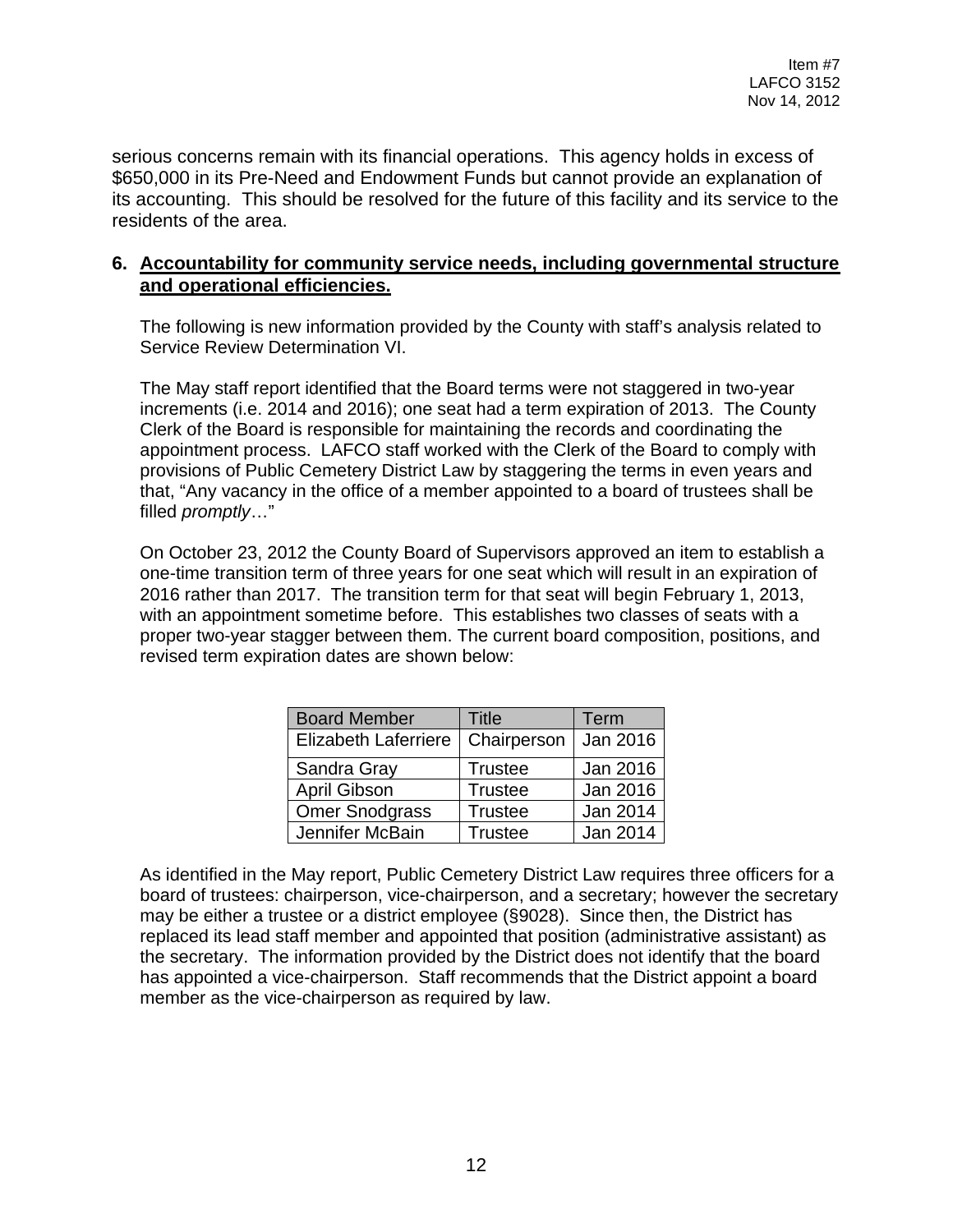# **CONCLUSION TO RECONSIDERATION OF SERVICE REVIEW DETERMINATIONS**

In the General Fund, expenditures have exceeded revenues annually since 2005-06, resulting in an annual decline in fund balance. Most pressing is the severe decrease from \$125,796 to \$8,211 in one year; the decrease is attributed to a capital outlay of \$100,938. However, in the following Fiscal Year, a transfer in of more than \$90,000 resolved this concern but the source of the funds has not been provided. What this reveals is a continuing concern for the financial operations of this agency.

As for the Endowment Fund, throughout the service review process the District did not provide information demonstrating adequate tracking of the Endowment Care Fund and questions remain regarding its principal balance, the transfers out for operations, and the transfers in from the pre-need fund when necessary. Since the Endowment Care Fund is impressed with a public trust, LAFCO staff recommends that the District conduct a forensic audit to determine what the restricted balance should be, what the interest available for use by the District is, and establish written policies for its operation.

Structurally, the District Board of Trustees has made changes to its staff and is taking a more active role in governance. The required audits have been completed and the FY 2011-12 audit engagement is underway. The County Board of Supervisors has aligned the board terms of office so that proper staggering is now in place. At one point in the service review process, the District governed with three trustees. Currently, the District has a full five-member board. Remaining is the requirement for the board to fill the officer position of vice-chairperson.

The May staff report identified other areas of non-compliance such as the lack of an appropriations limit. The District has indicated that adoption of the FY 2012-13 appropriations limit is scheduled for the District's November 29 hearing. As indicated in the Recommendations for Commission action on page 1, staff recommends that the District provide LAFCO with the appropriation limit resolution when adopted.

# **RECONSIDERATION OF SPHERE OF INFLUENCE UPDATE:**

Given the analysis above for the service review factors, staff's position is that the new information provided by the District and reviewed by staff does not alter the staff's primary recommendation to the Commission nor should the Commission's sphere of influence designation of a zero sphere of influence be changed. Therefore, staff recommends that the Commission affirm the designation of a zero sphere of influence designation for the Twentynine Palms Public Cemetery District (LAFCO 3152).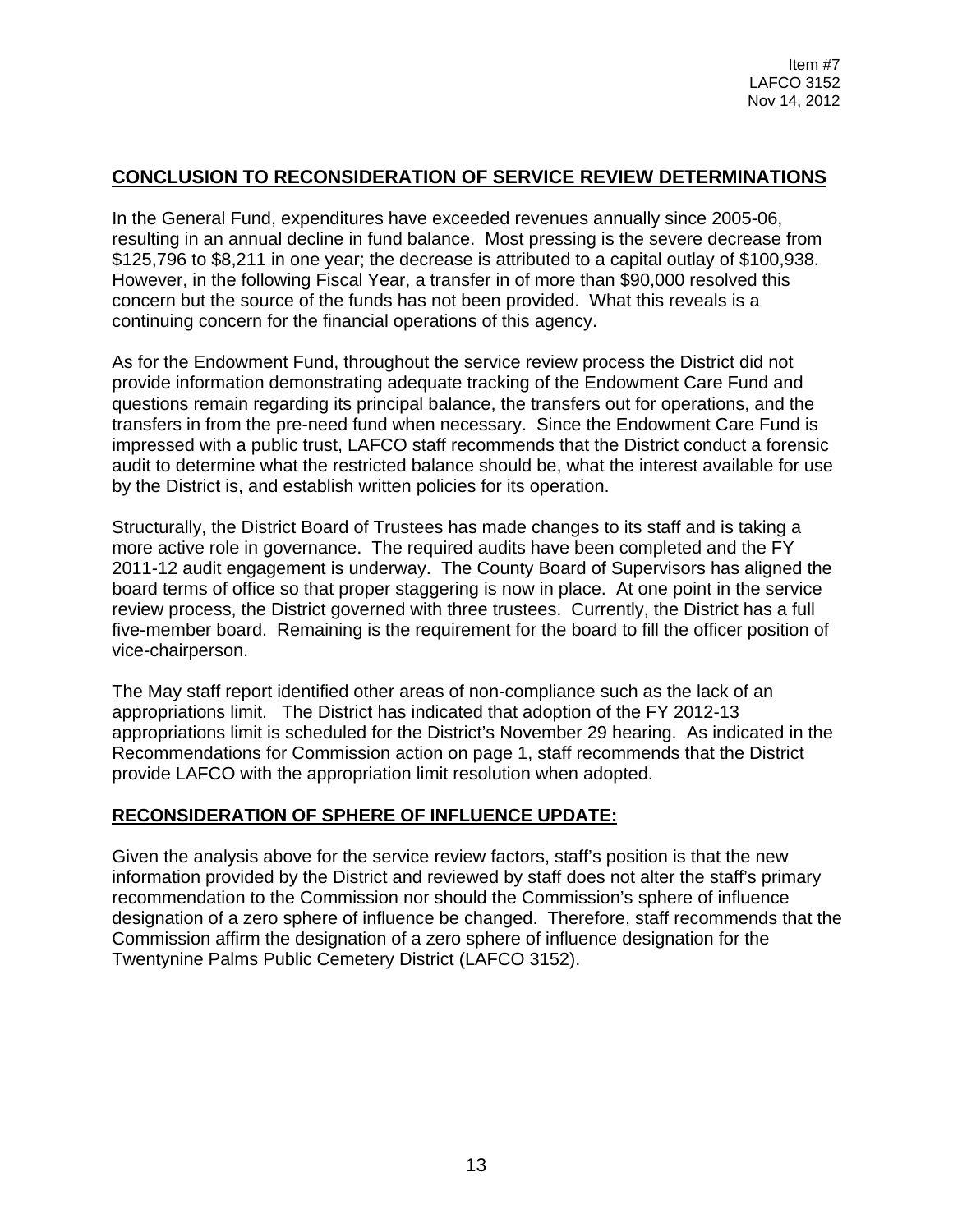

This determination indicates the Commission's concern with the operations of the District and the potential for another agency to undertake this operation. The Commission is mandated to return for its second cycle review for the South Desert in five years and over this period LAFCO staff has identified conditions for continuing review of the District. If the operations of the District improve, at that time the Commission may return the Agency's sphere of influence.

However, contrary to staff's recommendation, should the Commission determine that the financial and operational issues outlined in this report and those outlined at the May 2012 hearing have been satisfied and that the District's Board of Trustees have made sufficient strides in bringing controls to the agency that a zero sphere of influence is no longer appropriate the following considerations should be made.

Should the Commission choose this option staff would recommend that the sphere of influence be modified to include those areas as outlined in the May 2012 sphere of influence update to include the Commission's definition for the Twentynine Palms community and the remainder of the Wonder Valley community, as reflected by the boundaries for County Service Area 70 M or the San Bernardino County Fire Protection District Zone FP-4. This would retain some areas outside the sphere of influence which are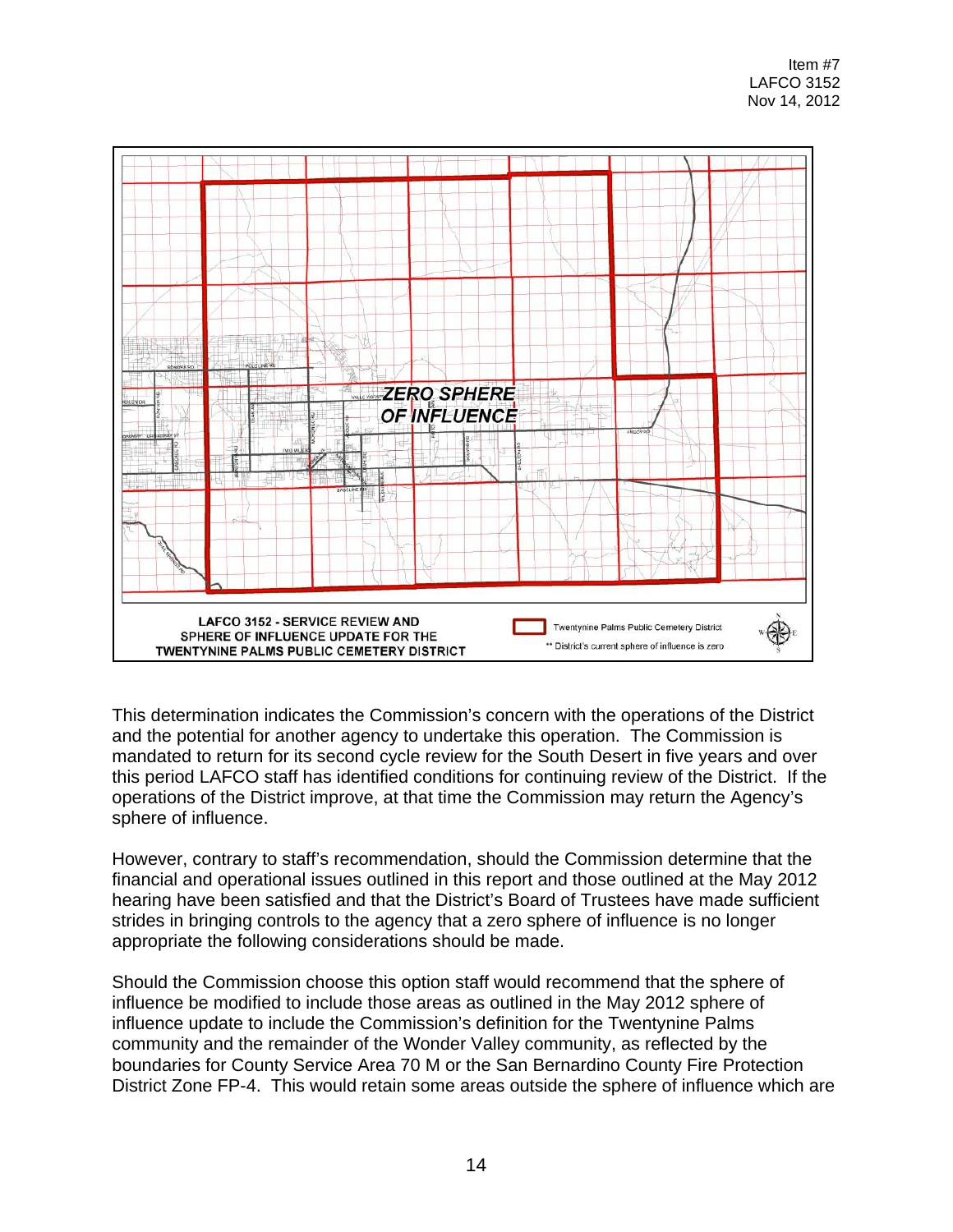currently within the boundaries of the District. In order to accomplish this option, staff would advise the Commission to approve the following sphere of influence amendments as shown on the map which follows:

- Reduce the District's existing sphere by approximately 65 acres (Area 1) to exclude an area along the south comprising of previously privately-owned parcels that are now generally public lands within the Joshua Tree National Park;
- Expand the sphere for the District along the northwest by approximately 28,200 acres (Area 2) which is within the community definition for Twentynine Palms;
- Expand the sphere for the District along the east by approximately 99,271 acres (Area 3) which is within the community definition for Twentynine Palms and the remainder of the Wonder Valley community, as reflected by the boundaries for County Service Area 70 M or the San Bernardino County Fire Protection District Zone FP-4.

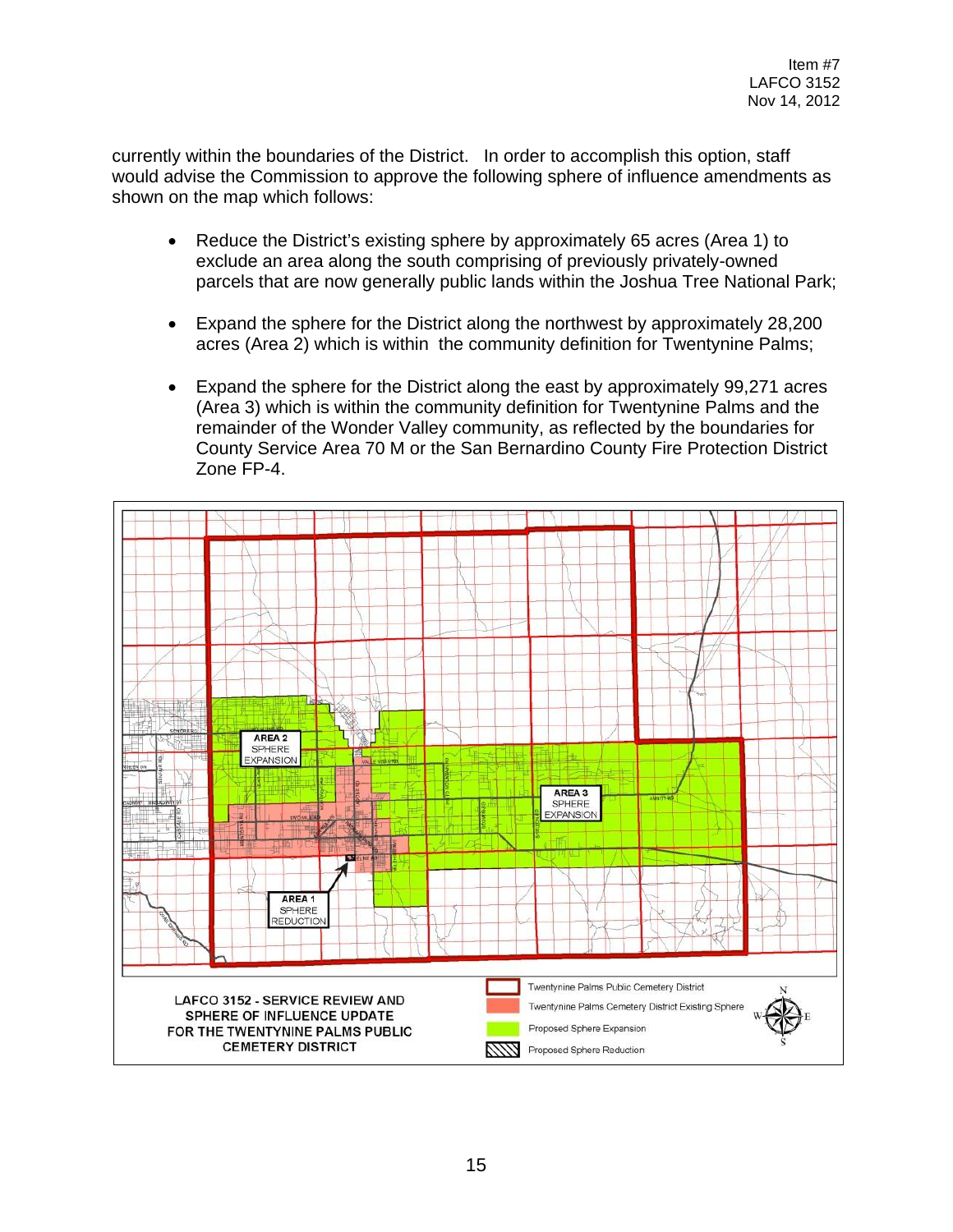## **DISTRICT RESPONSE:**

The District has provided a letter outlining the measures it has taken over the past few months. As a part of this response, the District has submitted its request that the Commission reconsider its previous sphere of influence designation and to provide the District with a coterminous sphere of influence at this hearing. The District's response is included as Attachment #4.

This request does not comply with the option that the staff provided at the May hearing which identified that the District's existing boundary is not reflective of the community of Twentynine Palms and Wonder Valley. Therefore, LAFCO staff cannot support this request as an option. As outlined above, however, should the Commission choose to provide the agency with a sphere of influence, staff would recommend only the one reflective of these communities.

## **ENVIRONMENTAL DETERMINATION:**

The Commission's Environmental Consultant, Tom Dodson and Associates, has recommended that Commission approval of any sphere designation option would not alter the existing operations or obligations of the service provider in the area and would not adversely affect any existing physical facilities. Therefore, either action would be statutorily exempt from environmental review. Mr. Dodson's response is included as Attachment #5.

#### Retain a Zero Sphere of Influence – Commission's Prior Action

At the May hearing, the Commission certified that a zero sphere of influence designation for the District was statutorily exempt from environmental review, and directed the Executive Officer to file the Notice of Exemption within five days. This filing was completed. Should the Commission's reconsideration of LAFCO 3152 result in the affirmation of this prior decision as recommended by staff, then the prior environmental determination will be unaffected and no further environmental determinations are necessary.

#### Commission Designation Other Than a Zero Sphere of Influence

However, should the Commission determine to adopt a different sphere of influence designation through this reconsideration, the Commission would need to make a new environmental determination. As outlined in the letter from the Commission's environmental consultant, Tom Dodson of Tom Dodson and Associates, dated May 4, 2012 the community definition option would be statutorily exempt from environmental review. Therefore, staff would recommend that the Commission would need to adopt a new environmental determination to certify that the modified sphere of influence designation for the District (LAFCO 3152) is statutorily exempt from environmental review, and direct the Clerk to file the Notice of Exemption within five days.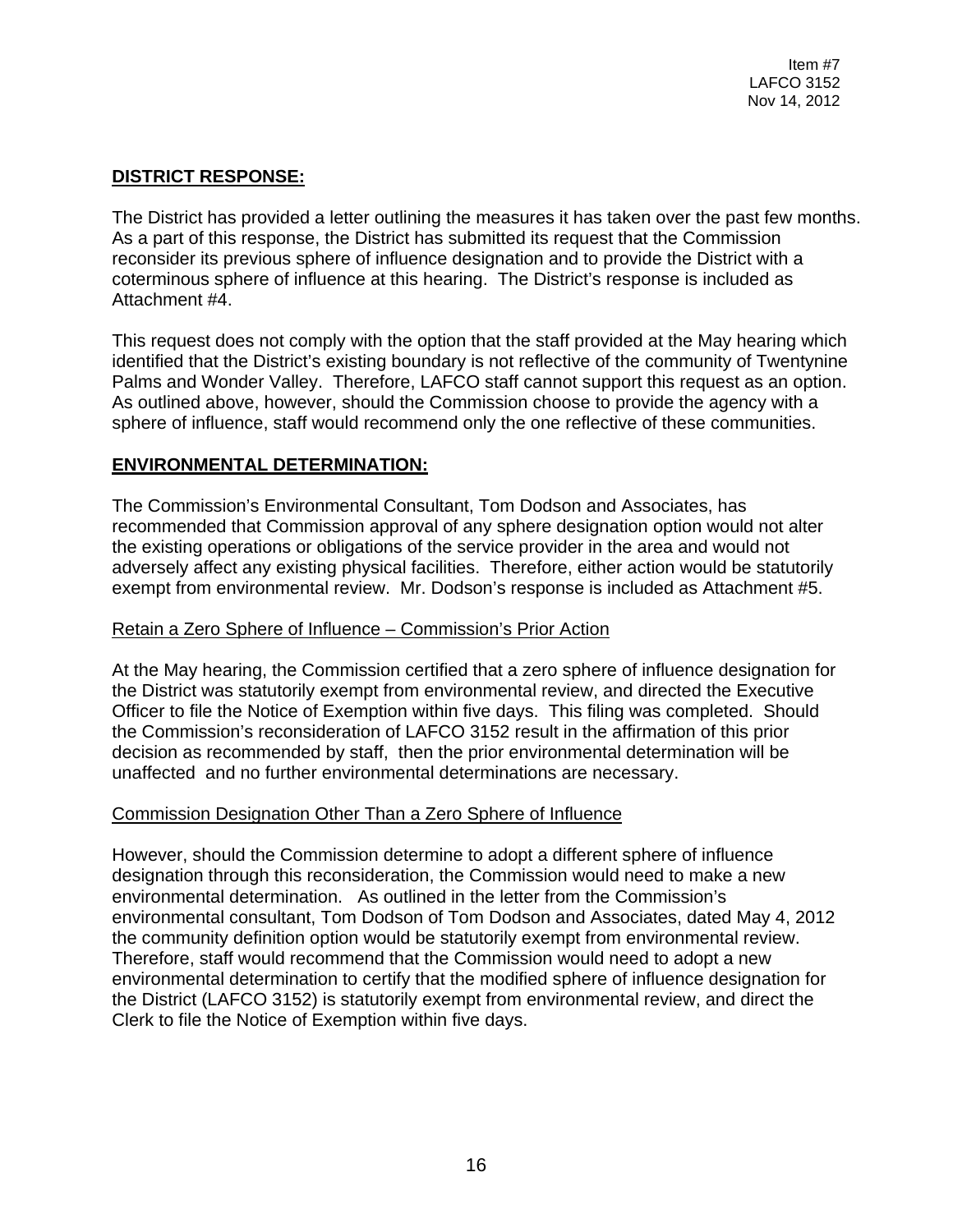## **ADDITIONAL DETERMINATIONS:**

- As required by State Law notice of the reconsideration by the Commission was provided in the same manner as the original consideration through publication in a newspaper of general circulation, the *The Desert Trail* for the August 2012 hearing. Individual notice was not provided as allowed under Government Code Section 56157 as such mailing would include more than 1,000 individual notices. As outlined in Commission Proposal/Application Processing Policy #9, in-lieu of individual notice the notice of hearing publication was provided through an eighth page legal ad.
- As required by State law, individual notification was provided to affected and interested agencies, County departments, and those agencies and individuals requesting mailed notice.
- Comments from landowners/registered voters and any affected agency will need to be reviewed and considered by the Commission in making its determinations.

# **CONCLUSION:**

Staff's position related to the sphere of influence designation is that the new information provided by the District does not warrant a change in the Commission's zero sphere designation for the District. However, staff would commend the District for the steps it has taken over the past few months to rectify some of the deficiencies identified in the May staff report. Based upon these efforts, staff recommends that the Commission rescind its previous direction to submit the Commission's determinations to the Grand Jury and District Attorney Public Integrity Unit as a formal complaint.

Staff recommends that the Commission take the actions listed on pages 1 and 2 to amend the service review determinations and affirm its prior zero sphere of influence designation.

However, should the Commission determine that the District has sufficiently addressed the concerns previously identified to allow for a sphere of influence designation, staff has provided the Commission with the actions necessary to complete that option and recommends that it be limited to generally the territories of the communities of Twentynine Palms and Wonder Valley as defined by the Commission.

#### KRM/MT

#### Attachments:

- 1. Map of LAFCO 3152 [Approved by the Commission in May 2012](http://www.sbcounty.gov/lafco/items/201211/Item_7_1.pdf)
- 2. Amended Service Review and Sphere of Influence Update for Twentynine Palms [Cemetery District](http://www.sbcounty.gov/lafco/items/201211/Item_7_2.pdf)
- 3. New [Information Received from the District](http://www.sbcounty.gov/lafco/items/201211/Item_7_3.pdf)
	- a. FY 2009-10 Audit